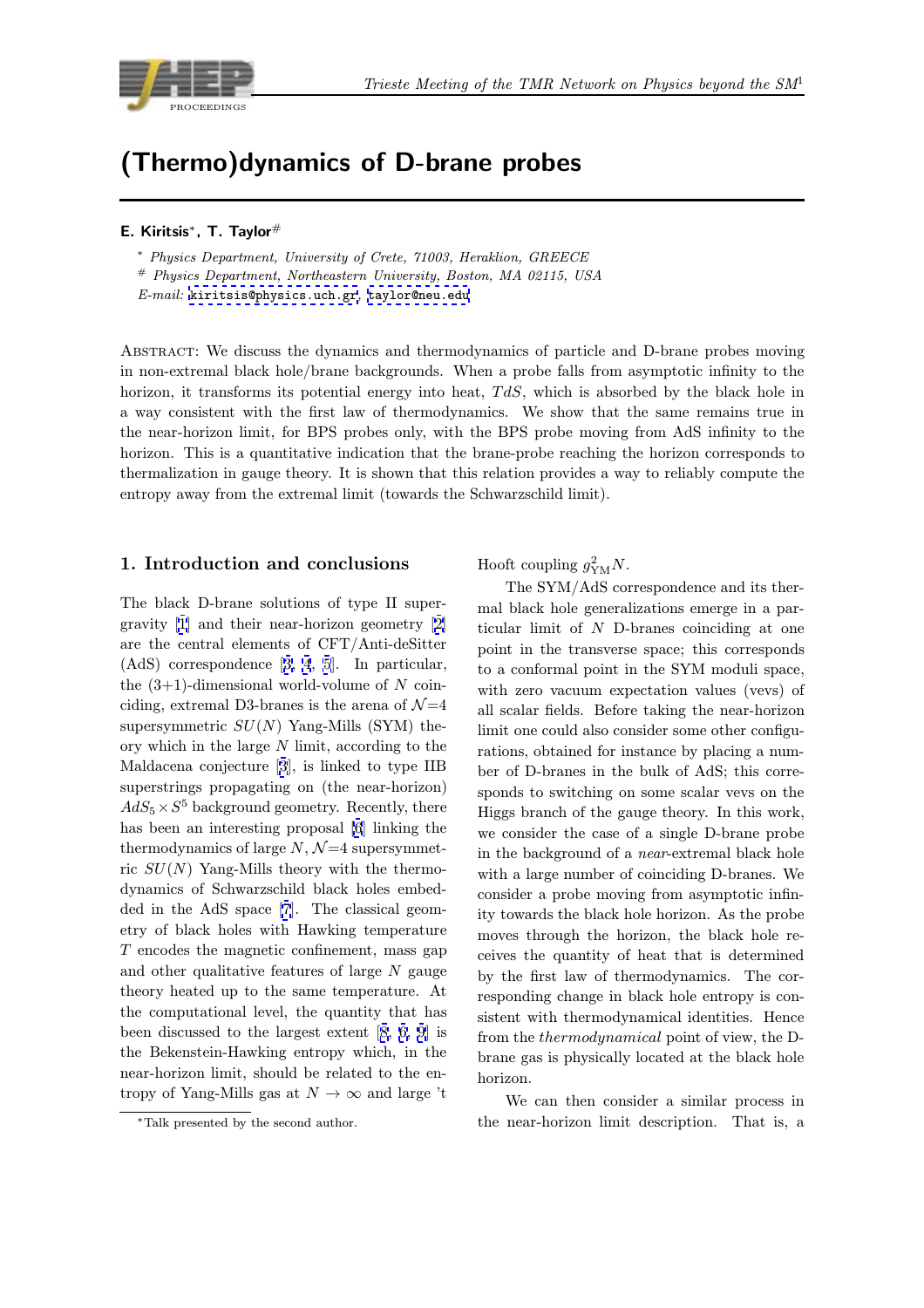probe brane is falling from the boundary of the appropriate space  $(AdS<sub>5</sub>$  for D3-branes) rather than from spatial infinity, to the horizon. We find again, for BPS probes, that the potential energy released is equal to the heat,  $TdS$ , absorbed by the black hole. Thus, this process can be used to calculate the entropy of gauge theory in an alternative way by integrating back the potential energy. Moreover, this process has now an interpretation in terms of the spontaneously broken  $SU(N+1) \rightarrow SU(N) \times U(1)$  gauge theory. At  $T = 0$ , any Higgs expectation value is stable, since it is a modulus protected by supersymmetry. Once  $T > 0$ , supersymmetry is broken, and the Higgs acquires a potential with an absolute minimum at zero expectation value. Starting with the theory at the top of the potential (very large expectation value) the Higgs will start rolling down. The Higgs field reaching an expectation value of the order of the electric mass corresponds in supergravity to the probe reaching the horizon. At this point, the energy stored in the Higgs field is thermalized and equal to the overall heat received by the thermal Yang-Mills system. This makes more precise a similar picture described in [10]. From the supergravity point of view the brane continues to move, crossing the horizon. It is not obvious what this motion corresponds t[o](#page-7-0) [in](#page-7-0) gauge theory (but see [10] for a proposal).

We consider also the effects of higher order  $\alpha'$  corrections to the probe action. Such corrections have been partially computed for the appro[pria](#page-7-0)te backgrounds directly in the near-horizon limit [11]. We argue that that although there are  $\alpha'$  corrections to the D-brane world-volume action, they do not influence the calculation of the heat in our argument.

I[n a](#page-7-0)ll of the examples analyzed here, the probe method can be viewed as an independent method of "measuring the entropy" by integrating the heat,  $TdS$ . In particular, it provides a first order partial differential equation for the entropy in terms of mass M and charge  $Q$ .  $\alpha'$ corrections do not modify the leading equation. The only source of stringy corrections to the entropy equation comes from bulk  $\alpha'$ -corrections to the RR gauge potential at the horizon. This equation is important since it can be used in conjunction with entropy calculations, done near the limit where supersymmetry is restored (and thus the calculation is reliable) and then extrapolated to the Schwarzschild region where supersymmetry is completely broken and calculations are difficult to control.

This talk is based on results obtained in collaboration with Constantin Bachas [12]. We will first describe in detail the case of Reissner-Nordström black holes in four dimensions and their nearhorizon limit. Then we will describe arbitrary black Dp-branes and finally focus [on](#page-7-0) the nearhorizon limit of D3-branes.

# 2. Reissner-Nordström black holes

In order to see how probes can be used to study black hole thermodynamics, it is instructive to consider first the case of a point particle propagating in the background geometry of a charged black hole. The Reissner-Nordström (RN) metric for a charged black hole with ADM mass M and electric charge Q reads

$$
ds^{2} = -\left(1 - \frac{2l_{p}^{2}M}{r} + \frac{l_{p}^{2}Q^{2}}{r^{2}}\right)dt^{2} + \left(1 - \frac{2l_{p}^{2}M}{r} + \frac{l_{p}^{2}Q^{2}}{r^{2}}\right)^{-1}dr^{2} + r^{2}d\Omega_{2}^{2}
$$
 (2.1)

where  $G_N = l_p^2$  is Newton's constant. There is also a static electromagnetic potential, which can be obtained from Gauss' law,  $A_0 = \frac{Q}{r}$ . The outer and inner horizons are located at  $r_+$  and  $r_-$  with  $r_{\pm} \; = \; l_p^2 \left( M \pm \sqrt{M^2 - Q^2/l_p^2} \right)$ . The standard expression for the Bekenstein-Hawking entropy,

$$
S(M,Q) = \frac{\text{Area}}{4G_N} = \frac{\pi r_+^2}{l_p^2} \,, \tag{2.2}
$$

can be thought of as the 'equation of state' in the microcanonical ensemble. From it we can obtain the temperature and 'chemical potential' of the black hole

$$
\frac{1}{T} \equiv \frac{\partial S}{\partial M} \bigg|_{Q} = \frac{4\pi r_{+}^{2}}{r_{+} - r_{-}} , \quad \mu \equiv -T \frac{\partial S}{\partial Q} \bigg|_{M} = \frac{Q}{r_{+}} .
$$
\n(2.3)

The free energy and grand canonical potential can also be obtained by the standard thermodynamic expressions,  $F \equiv M - TS$  and  $A \equiv$  $M-TS-\mu Q.$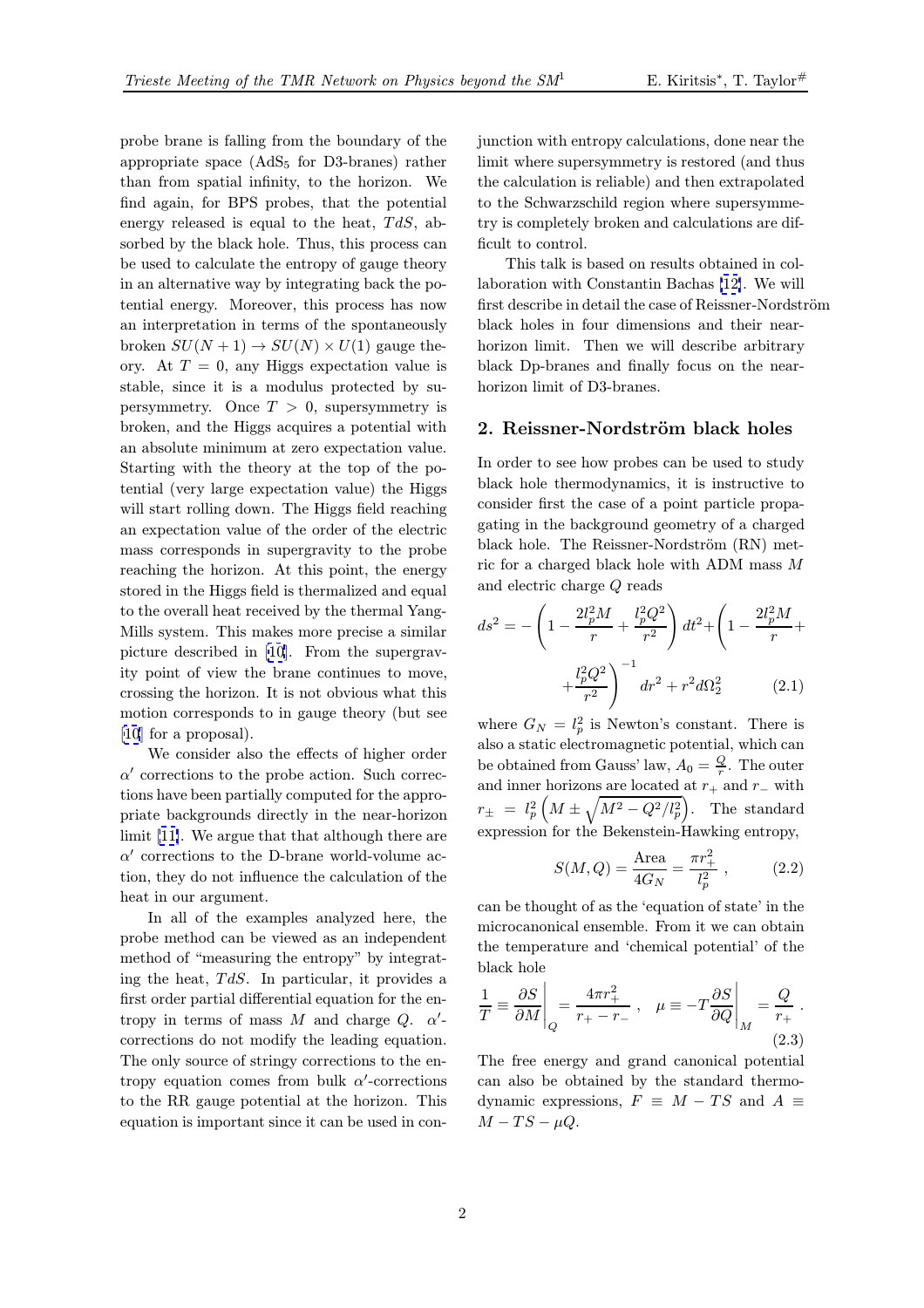<span id="page-2-0"></span>Consider next the process in which a probe particle with mass  $m$  and electric charge  $q$  falls inside the black hole. The black hole plus particle form an isolated system, with total mass  $M + m$  and total charge  $Q + q$ , which will eventually reach thermal equilibrium. The entropy will therefore change by an amount

$$
\delta S = \frac{\partial S}{\partial M} \bigg|_{Q} m + \frac{\partial S}{\partial Q} \bigg|_{M} q . \tag{2.4}
$$

Using the explicit form of the chemical potential, derived from the 'equation of state', we find

$$
T\delta S = m - \frac{Qq}{r_+} \,. \tag{2.5}
$$

This equation admits a simple interpretation as the heat released by the probe particle while falling inside the black hole. The action for such a particle indeed reads

$$
\Gamma = m \int d\tau \sqrt{-G_{\mu\nu}\dot{x}^{\mu}\dot{x}^{\nu}} + q \int d\tau A_{\mu}\dot{x}^{\mu} .
$$
 (2.6)

In the static gauge,  $t = \tau$ , it takes the form

$$
\Gamma = \int dt \ V(r) + \text{velocity terms} \tag{2.7}
$$

with  $V$  the static potential,

$$
V(r) = m\sqrt{\left(1 - \frac{2l_p^2M}{r} + \frac{l_p^2Q^2}{r^2}\right)} + \frac{qQ}{r} \quad (2.8)
$$

Notice that the potential includes the self-energy m of the probe, and is constant in the extremal limit for both source  $(M = Q/l_p)$  and probe  $(m = q/l_p)$ , consistently with the absence of a static force in this case. Now as the particle moves from spatial infinity to the outer horizon, the difference in potential energy,  $\delta V = V(\infty)$  –  $V(r_{+})$ , is converted to kinetic energy and then eventually dissipated as heat. This is precisely the content of eq. (2.5).

The argument can also be run backwards. Starting from the static potential eq. (2.8), and assuming that the potential energy of the probe is converted to heat at the outer horizon, leads to eq. (2.5). Comparing with eq. (2.4) then gives

$$
\mu = A_0(r_+) = \frac{Q}{r_+} \iff -\frac{\partial S}{\partial Q}\Big|_M = A_0(r_+) \left.\frac{\partial S}{\partial M}\right|_Q
$$
\n(2.9)

This partial differential equation can be integrated for the equation of state  $S(M,Q)$ , provided we know already the answer on some (initial) curve in the  $(M,Q)$  plane, such as for Schwarzschild black holes  $Q = 0$  or extremal black holes,  $M =$  $Q/l_p$ . Notice that even though the thermodynamic properties of a Schwarzschild black hole are in an essential way quantum  $(h$  enters in the expressions for both temperature and entropy), the extension to charged black holes follows from the simple classical argument outlined here. Such a differential equation may turn out to be practically important. Several thermodynamic properties seem to be more easily computable on or close to the extremal limit. There, supersymmetry is of help as evidenced by recent D-brane/black hole calculations [13]. Being able to calculate at the extremal boundary of the  $(M,Q)$  plane, one can use (2.9) to extrapolate the calculation to the whole plane, most importantly in the region  $Q = 0$  where sup[ersy](#page-7-0)mmetry is completely broken. It should be noted though that imposing a boundary condition at the extremal boundary  $M = Q$  maybe problematic since in most cases the partial derivatives diverge there  $(T = 0)$ . This is the case here as well as for the Dp-branes with  $p < 5$ . We could however impose boundary conditions on a line just outside the extremal boundary (at near-extremality) where computations are still reliable. This point is conceptually important and needs further investigation.

The reader may of course object that these considerations depend on our choice of a minimal probe action. Quantum gravity effects or stringy effects (controlled respectively by  $l_p$  and  $l_s$ ) can give rise to curvature terms and/or non-minimal electromagnetic couplings, which would modify the potential  $(2.8)$ . Nevertheless, assuming thermodynamic equilibrium, the relation

$$
T\delta S = V(\infty) - V(r_{+}) = m - qA_0(r_{+}) \quad (2.10)
$$

continues, as we will now argue, to be valid. This is of course consistent with the fact that for a neutral particle  $T \delta S = m$  is simply the first law of thermodynamics.

To see why the potential difference is always given by  $eq.(2.10)$ , consider possible corrections to the action Γ of the particle. These must be of

.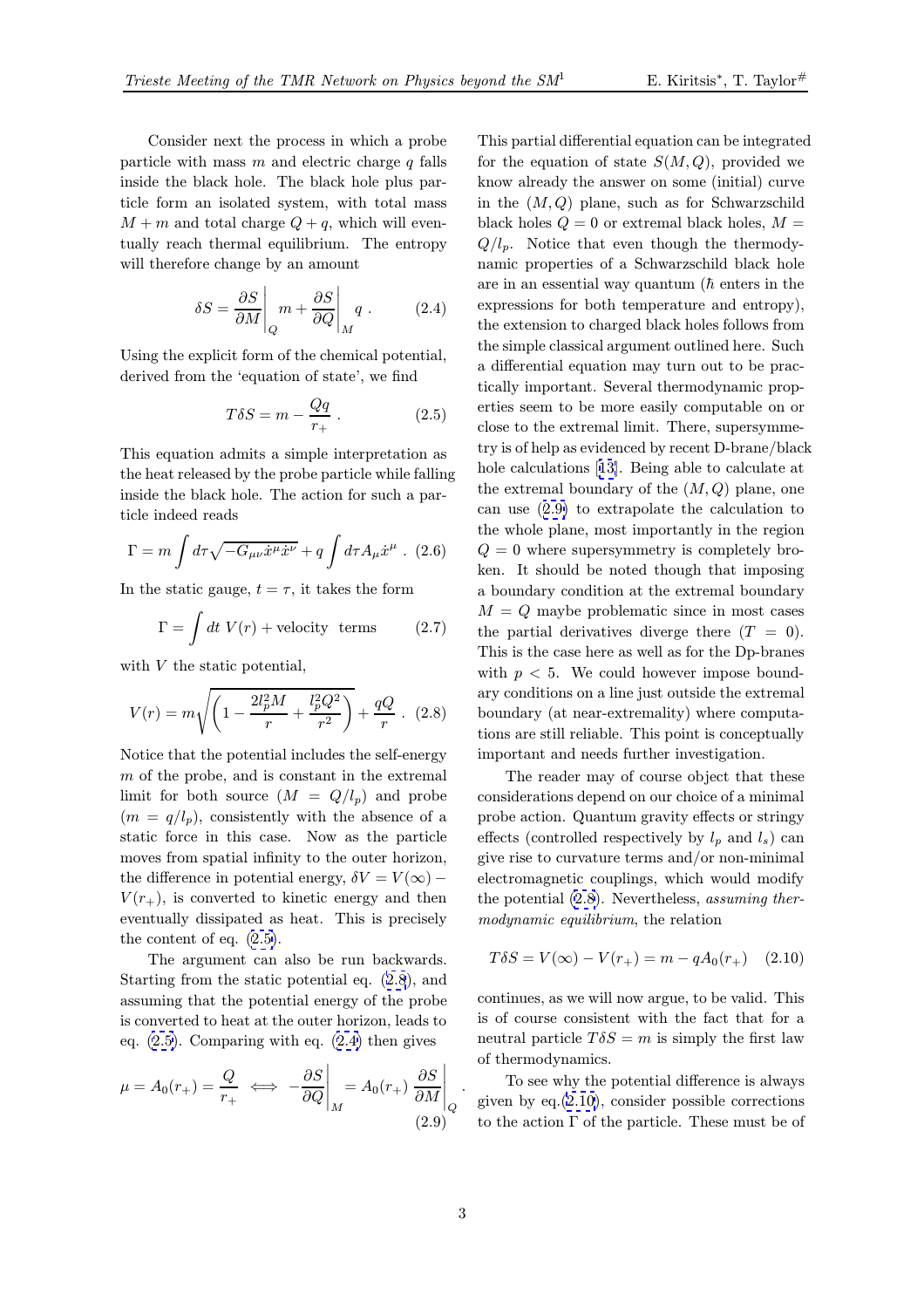the form

$$
\delta\Gamma = \int ds \ f(R, F, \dot{x}) \ , \qquad (2.11)
$$

with  $ds \equiv d\tau \sqrt{\dot{x}^{\mu} \dot{x}_{\mu}}$  the invariant proper time element, and  $f$  a scalar made out of the electromagnetic field strength, the Riemann tensor, the probe velocity, and covariant derivatives thereof. Note that corrections of the form  $\int dx^{\mu}A_{\mu}\hat{f}$  are not allowed, because gauge invariance forces the scalar function  $\tilde{f}$  to be a constant.<sup>1</sup> Now in the quasi-static limit  $x^{\mu} = (\tau, 0 \cdots 0)$ , the invariant element ds tends to dt at spatial infinity, and vanishes at the horizon, when expressed in terms of the asymptotic time. The scalar  $f$  on the other hand must vanish at spatial infinity where both  $F$  and  $R$  go to zero. Thus, provided  $f$  stays smooth at the event horizon, these higher-order terms will not contribute to the static potential either at  $r = r_+$  or at  $r = \infty$ , as advertised.

To show that  $f$  cannot indeed diverge at the horizon, note first that this is automatic for a scalar function of the background fields, since the horizon singularity is a coordinate artifact. Suppose next that  $f$  is the pull back on the world-line of a space-time tensor

$$
f = T_{\mu_1 \cdots \mu_n} \frac{dx^{\mu_1}}{ds} \cdots \frac{dx^{\mu_n}}{ds} = T_{0 \cdots 0} \frac{dt^n}{ds} + \cdots
$$
\n(2.12)

with  $T$  a function of  $F$ ,  $R$  and their covariant derivatives and the dots stand for kinetic terms. Near the horizon  $\left(\frac{dt}{ds}\right)^2 = G^{00}$  diverges. Neverthe less  $f$  must remain regular, or else the scalar invariant  $T_{\mu_1 \ldots \mu_n} T^{\mu_1 \ldots \mu_n}$  could not possibly be finite.

The only remaining possibility is that  $f$  depends on extrinsic invariants, or on other higherderivative terms of the coordinate functions. They are constructed by using the covariant accelerations  $\Omega_n^{\mu}$ . For  $n = 1$ , this is the usual fourvelocity,  $\Omega_1^{\mu} = \dot{x}^{\mu}$ . For  $n = 2$ , this is the acceleration

$$
\Omega_2^{\mu} = \ddot{x}^{\mu} - \frac{1}{2} \partial_{\tau} \log(G_{\nu\rho} \dot{x}^{\nu} \dot{x}^{\rho}) \dot{x}^{\mu} + \Gamma_{\nu\rho}^{\mu} \dot{x}^{\nu} \dot{x}^{\rho}
$$
\n(2.13)

and so on. Notice that  $\Omega_n^{\mu}$  are tensors both of the target space diffeomorphisms as well as worldline reparametrizations. The piece of the acceleration that contributes to the potential is

$$
\Omega_2^{\mu} \left|_{pot} = -\frac{1}{2} \frac{G_{00,0}}{G_{00}} \delta_0^{\mu} + \Gamma_{00}^{\mu} \tag{2.14}
$$

This in principle can give singular contributions on the horizons via invariants of the form  $G_{\mu\nu}\Omega_m^{\mu}$  $\Omega_n^{\nu}$ . We can show however that in the usual onshell perturbative derivation of the higher  $\alpha'$  corrections such invariants cannot appear. The reason is that the first non-trivial correction is computed by matching on-shell some scattering amplitude involving the particle with a combination of higher velocity or acceleration terms. However, on-shell  $\Omega_2^{\mu} \sim F^{\mu}{}_{\nu}\dot{x}^{\nu}$ . Thus, the  $\Omega_2$  is redundant and does not appear on-shell in the first correction terms. Consequently the corrected action involves only velocities, and the corrected equations will equate  $\Omega_2$  to velocities again. Thus, to any finite order of perturbation theory, we do not have the dangerous acceleration terms. This is supported by a recent calculation of (part of) the  $\mathcal{O}(\alpha^{2})$  terms for D0-branes [11].

The upshot of the previous argument is that the right-hand side of eq. (2.10) is universal, and hence so is the differential equation (2.9) which one can integrate for the equati[on o](#page-7-0)f state. One immediate corollary, assuming the entropy stays smooth in the extremal l[imit](#page-2-0) where  $T = 0$  $T = 0$ , is that  $A_0(r_+) \Big|_{\substack{\text{extremal} \\ \text{symmetry}}} = 1/l_p \text{ always.}$ 

There is, to be sure, still a lot of room for string or quantum-gravity corrections to the thermodynamic functions. Both the chemical potential,  $A_0(r_+)$ , away from extremality, and the equation of state for, say, neutral holes  $S(M, 0)$ , are expected in general to receive such corrections. It is also conceivable that, like finite-size effects, string and/or quantum gravity corrections invalidate our thermodynamic treatment of the problem.

#### 3. Near-extremal near-horizon limit

To discard quantum gravity effects we will now assume that  $l_p$  is vanishingly small compared to all other length scales in the problem. We will furthermore take the near-extremal limit, and

<sup>&</sup>lt;sup>1</sup>This does not imply that the electromagnetic coupling must be minimal, since (2.11) may depend nontrivially on the field strength.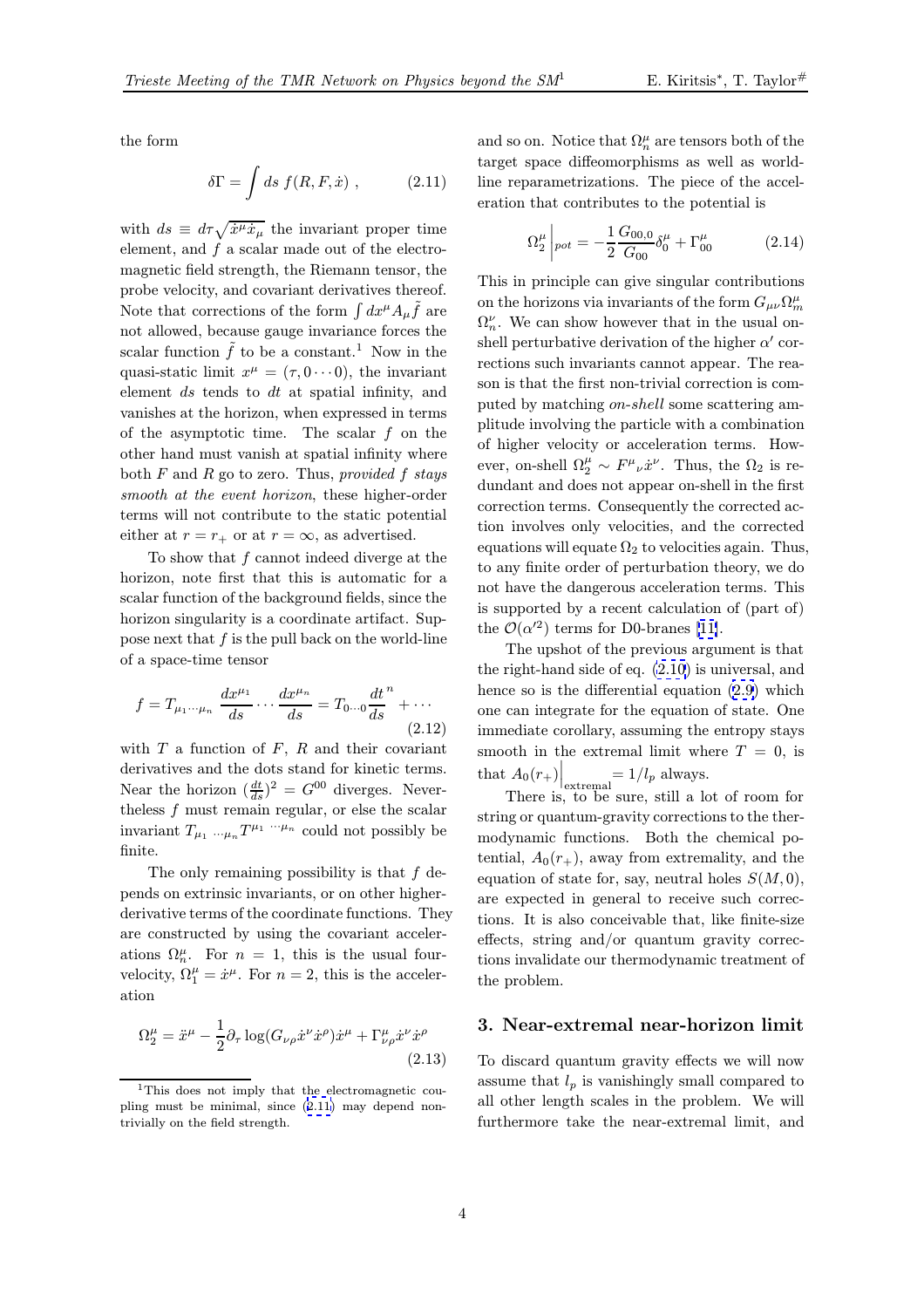concentrate on the near-horizon geometry of the black hole,

$$
l_p \ll \delta r \sim (r_+ - r_-) \ll r_+ \ . \tag{3.1}
$$

In order to analyze this limit, it is convenient to define the new coordinates

$$
r \equiv l_p^2 M (1+u) \text{ and } t \equiv l_p^2 M \tilde{t}, \qquad (3.2)
$$

in terms of which the metric reads

$$
(l_p^2 M)^{-2} ds^2 = -\frac{f(u)}{(1 + \frac{1}{u})^2} d\tilde{t}^2 + \left(1 + \frac{1}{u}\right)^2 \times
$$

$$
\times \left(\frac{du^2}{f(u)} + u^2 d\Omega_2^2\right) , \qquad (3.3)
$$

where

$$
f(u) = 1 - (\frac{u_0}{u})^2
$$
 and  $r_{\pm} \equiv l_p^2 M (1 \pm u_0)$ . (3.4)

The outer and inner horizons are located in the new coordinates at  $u = \pm u_0$ , while the electric potential takes the form

$$
A_0 \equiv (l_p^2 M)^{-1} \tilde{A}_0 = \frac{\sqrt{1 - u_0^2}}{l_p (1 + u)} \,. \tag{3.5}
$$

Finally the potential of a point probe can be worked out easily with the result

$$
V(u) = m \frac{\sqrt{u^2 - u_0^2}}{1 + u} + \frac{q}{l_p} \frac{\sqrt{1 - u_0^2}}{1 + u} .
$$
 (3.6)

Consider now the limit (3.1) which can be written equivalently as  $(l_pM)^{-1} \ll u, u_0 \ll 1$ . In this limit the metric simplifies to

$$
(l_p^2 M)^{-2} ds^2 = -f(u)u^2 d\tilde{t}^2 + \frac{du^2}{f(u)u^2} + d\Omega_2^2.
$$
\n(3.7)

The extremal case (  $f = 1$ ) gives the  $AdS_2 \times S^2$ space, also known as the Bertotti-Robertson universe. For finite  $u_0$ , on the other hand, one has a two-dimensional black hole embedded in this asymptotic geometry.<sup>2</sup> For the thermodynamic quantities, we obtain<sup>3</sup>

$$
S = \pi Q^2 + 4\pi^2 Q^3 T l_p + \mathcal{O}(l_p^2) \tag{3.8}
$$

$$
U = \frac{Q}{l_p} + \frac{Q^3}{2} (2\pi T)^2 l_p + 2Q^4 (2\pi T)^3 l_p^2 + \mathcal{O}(l_p^3)
$$
\n(3.9)

$$
\Phi = \frac{1}{l_p} - 2\pi T Q - 6\pi^2 Q^2 T^2 l_p + \mathcal{O}(l_p^2) \quad (3.10)
$$

Note here that the leading contributions to  $U$ and  $\Phi$  are singular. This will also be the case for Dp-branes.

The static potential of a point probe reads in this limit [16]

$$
V(u) = \frac{q}{l_p} - \frac{q}{l_p}u + m\sqrt{u^2 - u_0^2}.
$$
 (3.11)

For a generic [pr](#page-7-0)obe  $m > q/l_p$ , so that the potential grows linearly at the spatial infinity of  $AdS_2$ space. For an extremal probe, on the other hand, the potential goes to a constant at infinity, and the potential difference  $\delta V = V(\infty) - V(u_0) =$  $\frac{q}{l_e}u_0$  is well defined. We can therefore use our thermodynamic argument to derive the expression for the chemical potential

$$
\mu = \frac{1 - u_0}{l_p} \;, \tag{3.12}
$$

in agreement with the near-extremal expansion of the electrostatic potential at the horizon  $\mu =$  $A_0(u_0)$ . Note that, as with most other thermodynamic quantities, one has to keep the first subleading correction in the near-extremal expansion of  $\mu$ , in order to find the leading temperature dependence.

A heuristic rephrasing of the main message of this section is as follows: a near-extremal black hole exerts no net force on an extremal probe at long distance. The potential energy, is thus converted to kinetic energy and eventually released as heat while the probe falls in the nearhorizon geometry. To leading order in the extremality parameter one can therefore compute the chemical potential by ignoring the physics in the asymptotically-flat region.

# 4. Black Dp-branes

We consider now the background geometry (in the string frame) of a near-extremal black hole describing a number of coinciding Dp-branes [1]:

$$
ds_{10}^2 = \frac{-f(r)dt^2 + d\vec{x} \cdot d\vec{x}}{\sqrt{H_p(r)}} + \sqrt{H_p(r)} \left(\frac{dr^2}{f(r)} + \right.
$$

<sup>2</sup>This solution is different from the one discussed in [14].

<sup>3</sup>A similar result was obtained in [15].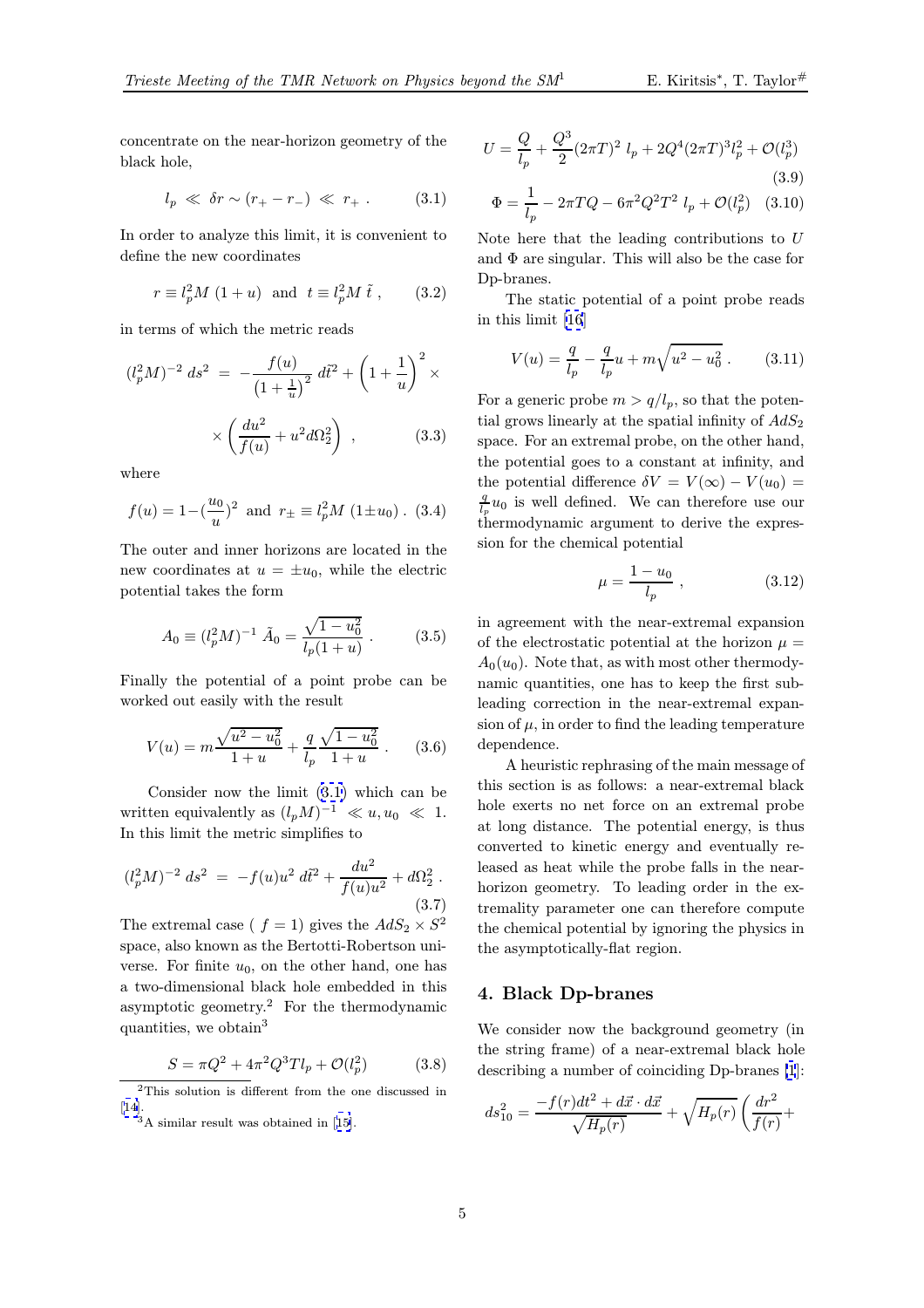$$
+r^2d\Omega_{8-p}^2\big) \qquad \qquad (4.1)
$$

<span id="page-5-0"></span>
$$
H_p(r) = 1 + \frac{L^{7-p}}{r^{7-p}} \quad , \quad f(r) = 1 - \frac{r_0^{7-p}}{r^{7-p}} \quad (4.2)
$$

The parameters  $L$  and  $r_0$  determine the AdS throat size and the position of horizon, respectively. They are related to the ADM mass M and the (integer) Ramond-Ramond charge N in the following way:

$$
M = \frac{\Omega_{8-p} V_p}{2\kappa_{10}^2} \left[ (8-p)r_0^{7-p} + (7-p)L^{7-p} \right]
$$

$$
N = \frac{(7-p)\Omega_{8-p}}{2\kappa_{10}^2 T_p} L^{(7-p)/2} \sqrt{r_0^{7-p} + L^{7-p}} \quad (4.3)
$$

where  $\Omega_n$  is the volume of a unit *n*-dimensional sphere, and  $V_p$  is the common p-dimensional Dbrane (flat) volume. The relations (4.3) involve the D-brane tension  $T_p$  and the 10-dimensional gravitational constant  $\kappa_{10}$ . The RR charge N is quantized, with each D-brane carrying a unit charge so that N is equal to the number of Dbranes. Finally,

$$
L^{7-p} = \sqrt{\left(\frac{2\kappa_{10}^2 T_p N}{(7-p)\Omega_{8-p}}\right)^2 + \frac{1}{4}r_0^{2(7-p)} - \frac{1}{2}r_0^{7-p}}
$$
\n(4.4)

The RR charge is the source of the p-form field

$$
C_{012\cdots p}(r) = \frac{2\kappa_{10}^2 T_p N}{\Omega_{8-p}(7-p)(r^{7-p} + L^{7-p})} =
$$

$$
= \sqrt{1 + \frac{r_0^{7-p}}{L^{7-p}} \frac{H_p(r) - 1}{H_p(r)}}.
$$
(4.5)

All other components vanish, except in the case of  $p = 3$ , when the self-duality condition

$$
F_{\mu_1 \cdots \mu_5} = \frac{1}{5! \sqrt{\det g}} \epsilon_{\mu_1 \cdots \mu_5 \nu_1 \cdots \nu_5} F^{\nu_1 \cdots \nu_5} \quad (4.6)
$$

requires non-zero p-form components in the transverse directions. There is also a dilaton background (constant for  $p = 3$ ):  $e^{\phi} = H_p^{(3-p)/4}(r)$ .

By using standard methods of black hole thermodynamics, it is straightforward to determine the Hawking temperature, entropy and chemical potential corresponding to the solution (4.1,4.5). They are respectively:

$$
T = \frac{7 - p}{4\pi} \frac{r_0^{(5 - p)/2}}{\sqrt{r_0^{7 - p} + L^{7 - p}}}
$$
(4.7)

$$
\Phi = V_p T_p \frac{L^{(7-p)/2}}{\sqrt{r_0^{7-p} + L^{7-p}}}
$$
(4.8)

$$
S = \frac{4\pi\Omega_{8-p}V_p}{2\kappa_{10}^2} r_0^{(9-p)/2} \sqrt{r_0^{7-p} + L^{7-p}} , \quad (4.9)
$$

It is easy to check that these quantities satisfy the thermodynamic identity  $dU = T dS +$  $\Phi dN$  with  $U = M$ .

We consider now a Dp-brane probing the above solution, with zero background values for all other fields. In this case, the D-brane probe action is

$$
\Gamma_p = T_p e^{-\phi} \int \sqrt{\det \hat{g}} + T_p \int \hat{C} \qquad (4.10)
$$

where we have also set the world-volume  $F_{\alpha\beta} =$ 0. Using the solution above we obtain the static potential [17]

$$
V(r) = V_p T_p \left[ \frac{\sqrt{f(r)}}{H_p(r)} + C(r) \right] = V_p T_p \left[ \frac{\sqrt{f(r)}}{H_p(r)} + \sqrt{1 + \frac{r_0^7 - p}{L^7 - p}} \frac{H_p(r) - 1}{H_p(r)} \right]
$$
(4.11)

where  $C(r) \equiv C_{012\cdots p}(r)$ . Note that, like in the RN case, the horizon value  $C(r_0)$  is equal to the chemical potential Φ. The values of the potential at infinity and at the horizon are, respectively,  $V(\infty) = V_p T_p$  and  $V(r_0) = \Phi$ .

A Dp-brane probe is a BPS state with the mass  $\Delta M = V_p T_p$  and charge  $\Delta N = 1$ . As it moves from infinity to the horizon, its potential energy changes by  $\Delta E = V(r_0) - V(\infty)$ , and the quantity of heat received by the black hole is again  $dE = -\Delta E$ . On the other hand, the black hole gains mass  $dM = \Delta M = V_p T_p$  and charge  $dN = \Delta N = 1$ . This process is described by the equation

$$
dE = V(\infty) - V(r_0) = dM - \Phi dN =
$$

$$
= dU - \Phi dN = T dS \qquad (4.12)
$$

which does indeed hold. As expected, the probe motion, governed by the background field action of eq.(4.10), is consistent with black hole thermodynamics and provides a similar partial equation of state as in the RN case. The argument concerning the absence of  $\alpha'$  corrections here is more involved. Unlike the case of onedimensional world-volumes, here the equations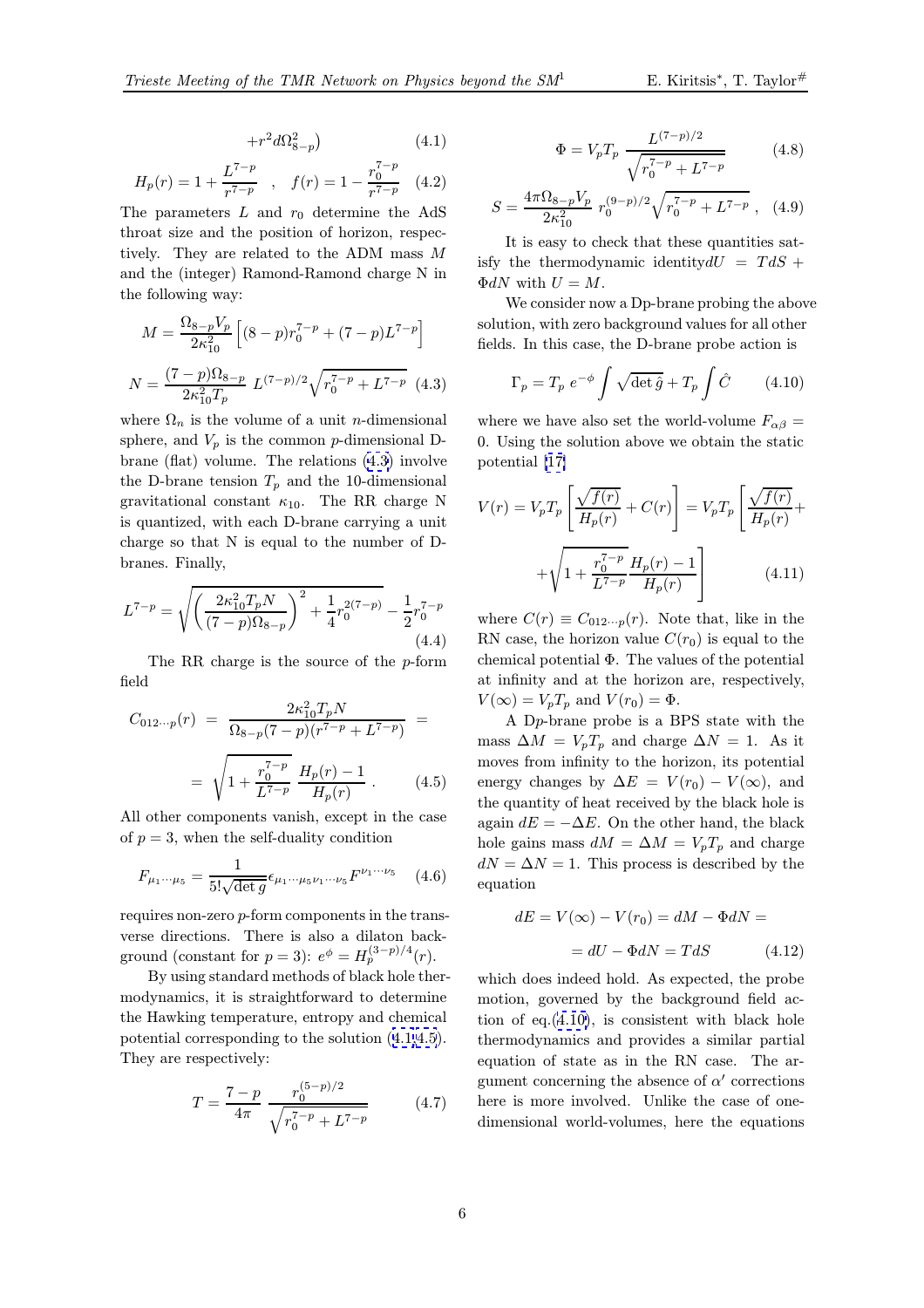$(5.1)$ 

<span id="page-6-0"></span>of motion do not set the accelerations (second fundamental forms) to be a function of velocities [11]. At this point we can argue that to order  $\mathcal{O}(\alpha^{2})$  there are no corrections using the explicit results of [11]. It turns out that the second fundamental form enters in such a way that there are [no](#page-7-0) extra corrections again on the horizon. Moreover the appearance of a non-zero five form is not expec[ted](#page-7-0) to change the previous statement. Here we must also investigate the higher anomalous CP-odd couplings. The relevant case is that of D3 branes and the coupling

$$
S_{\theta} = -T_3 \frac{(4\pi\alpha')^2}{48} \int a \left[ p_1(\mathcal{T}) - p_1(\mathcal{N}) \right] \quad (4.13)
$$

where  $p_1$  denotes the first Pontriagin class and  $\mathcal{T}, \mathcal{N}$  stand for the tangent and normal bundles to the brane respectively It can be shown that this vanishes for diagonal metrics with the required Poincaré symmetry. Thus, there is no correction to the heat up to order  $\mathcal{O}(\alpha^2)$  and we suspect that this is true to all orders. This would imply again that all corrections come from the corrected background fields.

#### 5. D3-branes in the near-horizon limit

The case of D3-branes is particularly interesting because the world-volume action of  $N$  coinciding D-branes involves a four-dimensional  $\mathcal{N}=4$ supersymmetric  $SU(N)$  Yang-Mills theory. According to the Maldacena conjecture [3], the large N limit of this gauge theory is related to the nearhorizon AdS geometry of the extremal  $(r_0 = 0)$ black D3-brane solution (4.1). Witten [6] has exploited the AdS/SYM correspondenc[e i](#page-7-0)n order to study the large N dynamics of non-supersymmetric SYM, with  $\mathcal{N}=4$  supersymmetries broken by nonzero temperature effects. [Ac](#page-5-0)cording to [t](#page-7-0)his proposal, the non-extremal solution (4.1) may be used to study SYM at  $T$  identified with the Hawking temperature (4.8) as long as  $T \ll 1/L$ , so that the metric remains near-extremal  $(r_0 \ll L)$ . In the Maldacena limit,  $\alpha' \equiv l_s^2 \to 0$  at  $u \equiv r/\alpha'$ and  $T$  fixed, the solution  $(4.1)$  describes an AdS-Schwarzschild bla[ck h](#page-5-0)ole [7]:

$$
ds^{2} = l_{s}^{2} \left[ \frac{u^{2}}{R^{2}} (-f(u)dt^{2} + d\vec{x} \cdot d\vec{x}) + R^{2} \frac{du^{2}}{u^{2} f(u)} + \right.
$$

where

$$
f(u) = 1 - \frac{u_0^4}{u^4} , R^4 \equiv 4\pi g_s N = \lambda
$$
 (5.2)

 $+ \mathcal{O}(l_s^4$ 

 $+R^2d\Omega_5^2$ 

$$
u_0 = \pi T R^2, \qquad (5.3)
$$

where  $\lambda$  is the t'Hooft coupling. The limiting value of the four-form (4.5) is

$$
C_{0123} = 1 + l_s^4 \left( \frac{(\pi TR)^4}{2} - \frac{u^4}{R^4} \right) + \mathcal{O}(l_s^8), \tag{5.4}
$$

As in the near-horizon l[imit](#page-5-0) of the RN black-hole, here also the gauge field diverges at the boundary of  $AdS_5$ ,  $u \to \infty$ .

A D3-brane probe in the bulk of the AdS space corresponding to N background D3-branes can be thought of as a realization of  $SU(N+1)$ gauge theory in the  $SU(N) \times U(1)$  symmetric Higgs phase. In the following, we examine some aspects of the probe dynamics and thermodynamics in the near-horizon limit, in order to show that it is well-defined and it leads to sensible results also in the Higgs phase. To that end, we will use the following expansions in the string length scale  $l_s$ :

$$
L^{4} = R^{4} l_{s}^{4} \left( 1 - \frac{1}{2} \pi^{4} R^{4} T^{4} l_{s}^{4} \right) + \mathcal{O}(l_{s}^{12}) \quad (5.5)
$$

$$
r_0 = \pi TR^2 l_s^2 \left( 1 + \frac{1}{4} \pi^4 T^4 R^4 l_s^4 + \mathcal{O}(l_s^8) \right) (5.6)
$$

which follow from relations written in the previous section. Similarly,

$$
M = NV_3T_3 + \frac{3}{8}\pi^2V_3N^2T^4 + \mathcal{O}(l_s^4) \qquad (5.7)
$$

$$
S = \frac{1}{2}\pi^2 V_3 N^2 T^3 + \mathcal{O}(l_s^4) \tag{5.8}
$$

$$
\Phi = V_3 T_3 - \frac{1}{4} \pi^2 V_3 N T^4 + \mathcal{O}(l_s^4) \tag{5.9}
$$

Note that  $T_3 \sim 1/l_s^4 \to \infty$ . As pointed out before in ref. [9], the limiting entropy  $(5.8)$  is  $3/4$  of the corresponding quantity in the weakly coupled  $SU(N)$  SYM.

Takin[g](#page-7-0) [t](#page-7-0)he limit in the static potential (4.11), we obtain<sup>4</sup>

$$
V(u) = V_3 T_3 \left\{ 1 + l_s^4 \frac{u^4}{R^4} \left[ \sqrt{1 - \left(\frac{\pi T R^2}{u}\right)^4} - 1 + \frac{1}{\sqrt{1 - \left(\frac{\pi T R^2}{u}\right)^4}} \right] \right\}
$$

<sup>4</sup>We disagree with the potential obtained in the nearhorizon limit in [18].